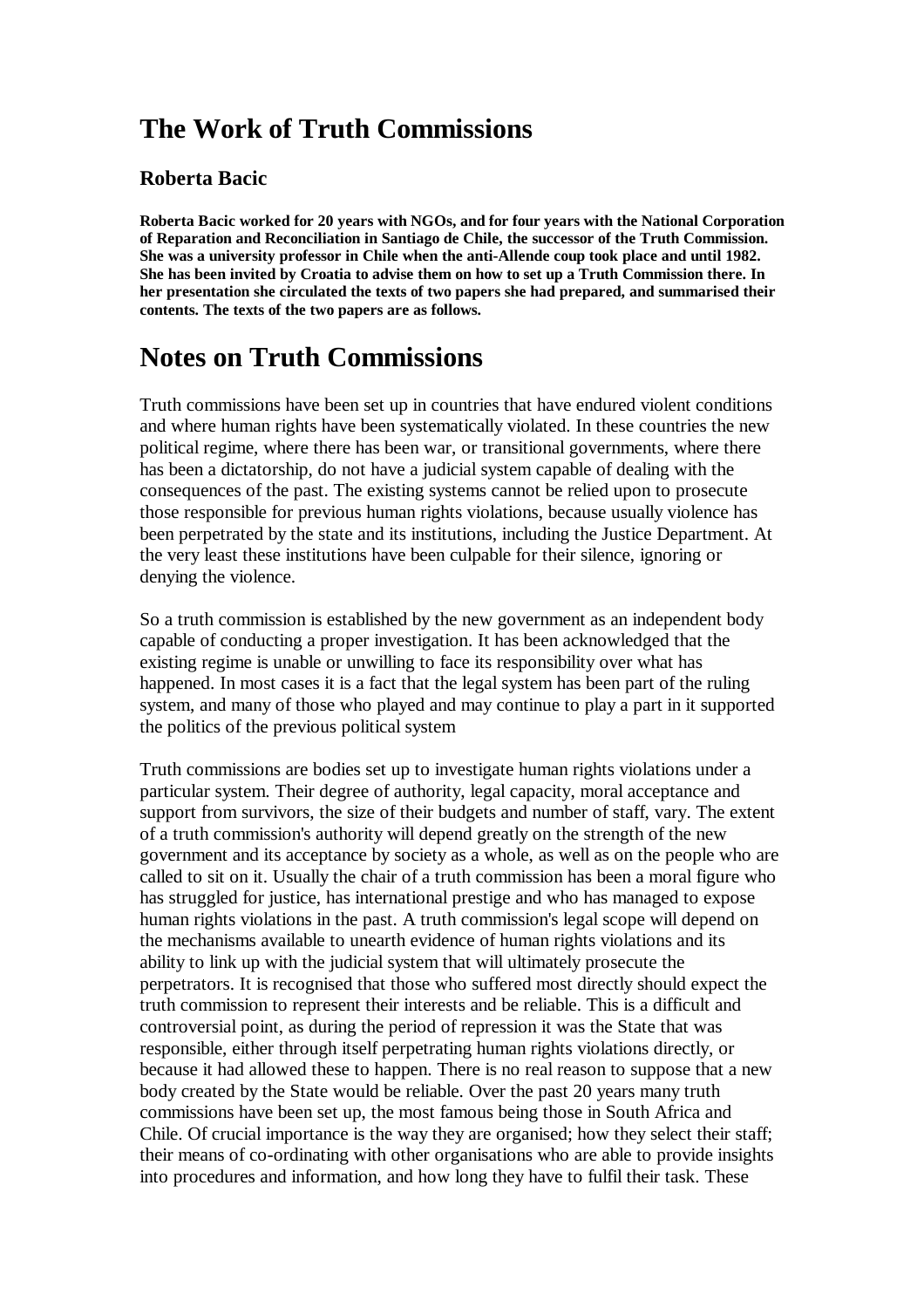factors will affect the way they connect with society as a whole and the extent to which they can help build a society where human rights are respected.

As these truth commissions get set up in countries experiencing political transition, following lengthy periods of repression and violence, their establishment has to be negotiated with the very people responsible for the oppression. Negotiated transition involves compromise. Perpetrators of human rights atrocities, many of whom still hold or seek positions of power in the new regime, may refuse to submit themselves to justice. On the other hand, masses of victims demand accountability. "Truth commissions are therefore born out of a compromise between two extremes: institutional justice versus silence and sanctified impunity" (Amy Ross, 1999). Such a starting point should not be interpreted as a concession by the new government, nor as something we have to be grateful for. Their existence arises from the struggle of social movements which have organised around the concept of a right to truth, the right to stop repression and the right to protest against an unfair and brutal society. These movements-often involving the relatives of the "disappeared", victims of extra judicial assassinations, the exiled and displaced-have been both protest groups and also a living testimony to what has been happening in their countries. They have drawn international attention to state-directed terror. But it is important to realise that although these commissions may be said to have been established on behalf of the victims, it is not always clear whether in fact they have been helping them or not. In the majority of cases the negotiation process and amnesty is likely to be of benefit to the perpetrators whose impunity will persist. Often victim's organisations play little or no part in the setting up and procedures of the commissions, and the granting of amnesty may enable many perpetrators of human rights violations to stay in power. In Argentina, Chile and Uruguay people accused of human rights violations have retained their jobs in the armed forces both during and after the transition period.

The aims of most truth commissions are similar. The South African "Truth and Reconciliation Commission" summarised its aims as:

- To return to victims their civil and human rights;
- To restore the moral order:
- To seek the truth, record it and make it known to the public;
- To create a culture of human rights and respect for the rule of law;
- To prevent the shameful past happening again.

Looking at the aims, one can clearly see three levels of action and intervention:

- 1. Establishment of truth as regards human rights violations;
- 2. Reparation as a way of acknowledging the offences done by the State and looking for further reconciliation and/or forgiveness;
- 3. Prevention, so as to learn from the past and build up a society which respects human rights.

The first two points clearly describe how society and the new government is to deal with the past; the third indicates how it should face the future, which is possible only if the past has been dealt with.

Although the aims seem reasonable and feasible, procedural difficulties when dealing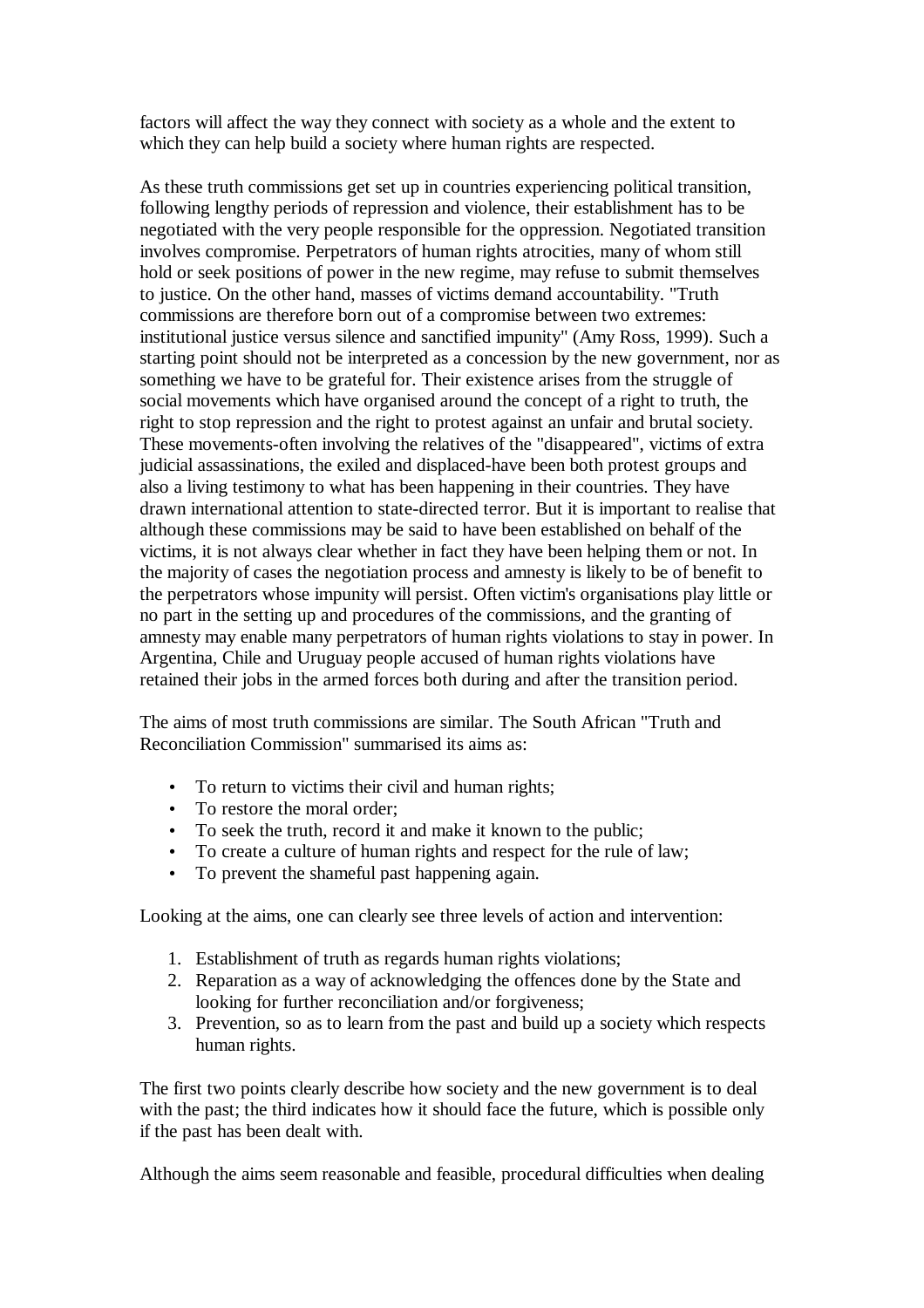with these aims means that commissions cannot always achieve their aims. For example, the Guatemalan Truth Commission failed to promise any sort of reparations for victims and, as mandated, lacked the authority to name or punish offenders. Viewed from outside, whatever has been achieved seems significant and important, even if it is only as a starting point. From the victim's perspective it is insufficient to merely state the truth -a truth which they already know and which was only denied publicly by the State. There is a need for public recognition, but even more important, for a recognition to generate reparation for what has been done. Lack of recognition actually becomes a new offence in itself, a way of supporting impunity and a reinforcement of the pattern and belief - that the State and your own society can not be trusted. The Chilean Truth Commission made recommendations which became a law (#19.123), creating rules regarding reparations to victim's relatives, state responsibility for the discovery of the bodies of the detained and "disappeared", and the incorporation of human rights as a subject in the educational curriculum. Even though it has been a well-conceived commission, which has made substantial reparations to the relatives of the disappeared, it has not managed to solve a number of urgent problems. Its remit was to deal with the most severe human rights violations-those which ended in "disappearance" or execution. It was not empowered to prosecute the perpetrators of serious violations, and the entire range of other human rights violations remained untouched Prisoners who had endured years of imprisonment and torture received no compensation. As a result there are many people who are dissatisfied with the way the issues have been dealt with, particularly the fact that only a few perpetrators have been punished.

This discussion paper does not aim to propose solutions, nor does it underestimate the practical and psychological value of truth commissions. It would like to give readers an insight into what they do and what their limitations are, and to enable everybody to appraise them critically in the knowledge that civil organisations, institutions and individuals can contribute in various ways to the search for possible solutions to problems that the State has been unable or unwilling to address. It is an invitation to creatively make use of such an institution and broaden its capacity to link with society as a whole. Make it operational and give it life. If the State starts the process, then we can not expect it to be the process, we have to live it and go through it.

To try and gain insight into what it means to survive human rights violations, and to promote thought, debate, awareness, and understanding, about what could be done to bring about resolution with the past, let us look at a real case.

Blanca Valderas, a young Chilean communist worker who had been appointed Mayor of the city of Entre Lagos (a small southern rural region) was detained, together with her husband and six office colleagues, three days after Pinochet's coup. They were kept for a day at the local police station from where they were taken to an old bridge where they were shot. Blanca was not killed and escaped from the sack she had been confined in. She swam for a long time and asked for help at a peasant's house. She told them a very different story to her real experiences, so as not to be discovered alive. She remained in hiding for six years, under the protection of the Catholic Church. She had to cope with the loss of her husband and close friends. She could not visit her six children who believed she had disappeared and who were surviving in very difficult circumstances. This took place in September 1973. She now lives in a small house in Temuco and receives a pension because of the disappearance of her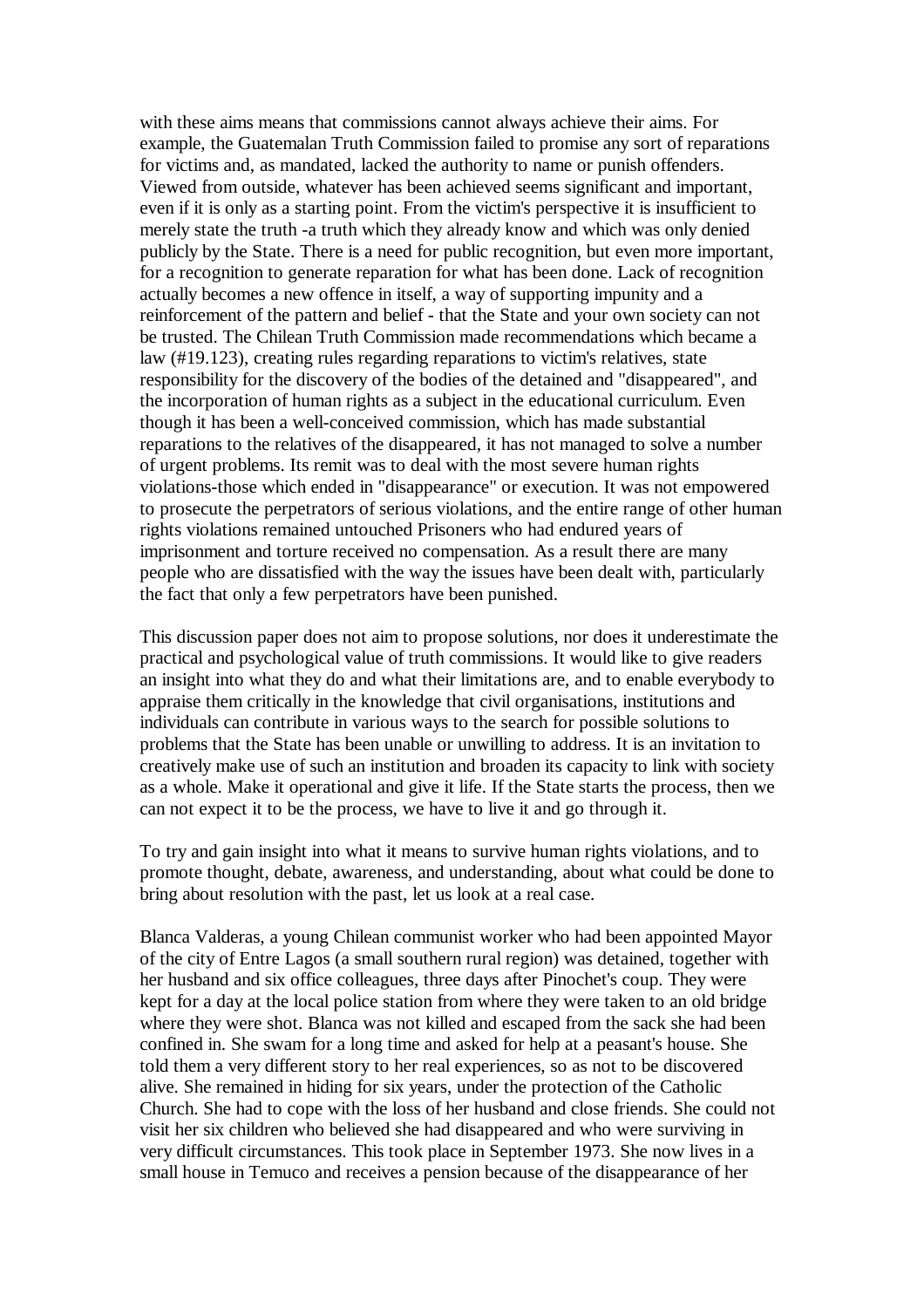husband. She knows who detained them, who shot them and where they live. She submitted the case both in Chile and in international courts without any suggestion that those responsible would be punished. In late 1999 when I met her in Chile we had a short talk and she made two interesting points.

*"I ask myself whether we can accept the fact that there is no justice when the facts are so obvious. It is said that there has been reparation. Pensions were necessary, natural and fair, but they cannot be used either as a substitute for justice- which is the main reparation we neednor as a concession when negotiating with the armed forces."*

*"The pension we get is just the minimum to keep us going after all the suffering we have endured. If it had not happened I would be earning my living with dignity, my husband would be retired and I would have been able to watch my children grow and live a normal life. I am merely surviving, I have nothing to give thanks for. There is no real truth if it does not result in justice and punishment for the assassins. A country where they can still walk along the street is a country with no chance of social order or peace. If murderers walk the streets with impunity, then anybody can steal, kidnap or rape as this means there is no social sanction showing what is correct and what is not."*

#### Finally she added:

*"It is just a farce, Pinochet in London, paid for by our state and the government asking for his return instead of feeling ashamed that he might be prosecuted abroad when this should have happened in Chile. Please, do not go to the protest outside his residence. Don't make him feel a victim." I would add, it made him become a celebrity, spoken about in all the media and the ones who suffered the consequences of his politics and 'war' were not in the place they deserved. The discussion was if he was or was not eligible to be prosecuted in Spain and if he was healthy enough to travel to Spain. All this is part of the euphemistic way we have to use language and describe events. What was not part of the discussion and analysis was whether he had ordered or committed crimes. At the end he was not fit to travel to Spain but he was to travel to Chile, on the other side of the world. In the midst of all these contradictions the case has had an impact in international circles, it has raised the issue that people responsible for human rights violations are not free to wander around the world. The case continues in Chile, he has been treated correctly, hasn't lived anything alike the people who suffered under his regime and there is no sign that he will ever be in jail or pay proportionally to what he caused."*

#### **Prepared for Zagreb, Croatia, June 23rd 2001**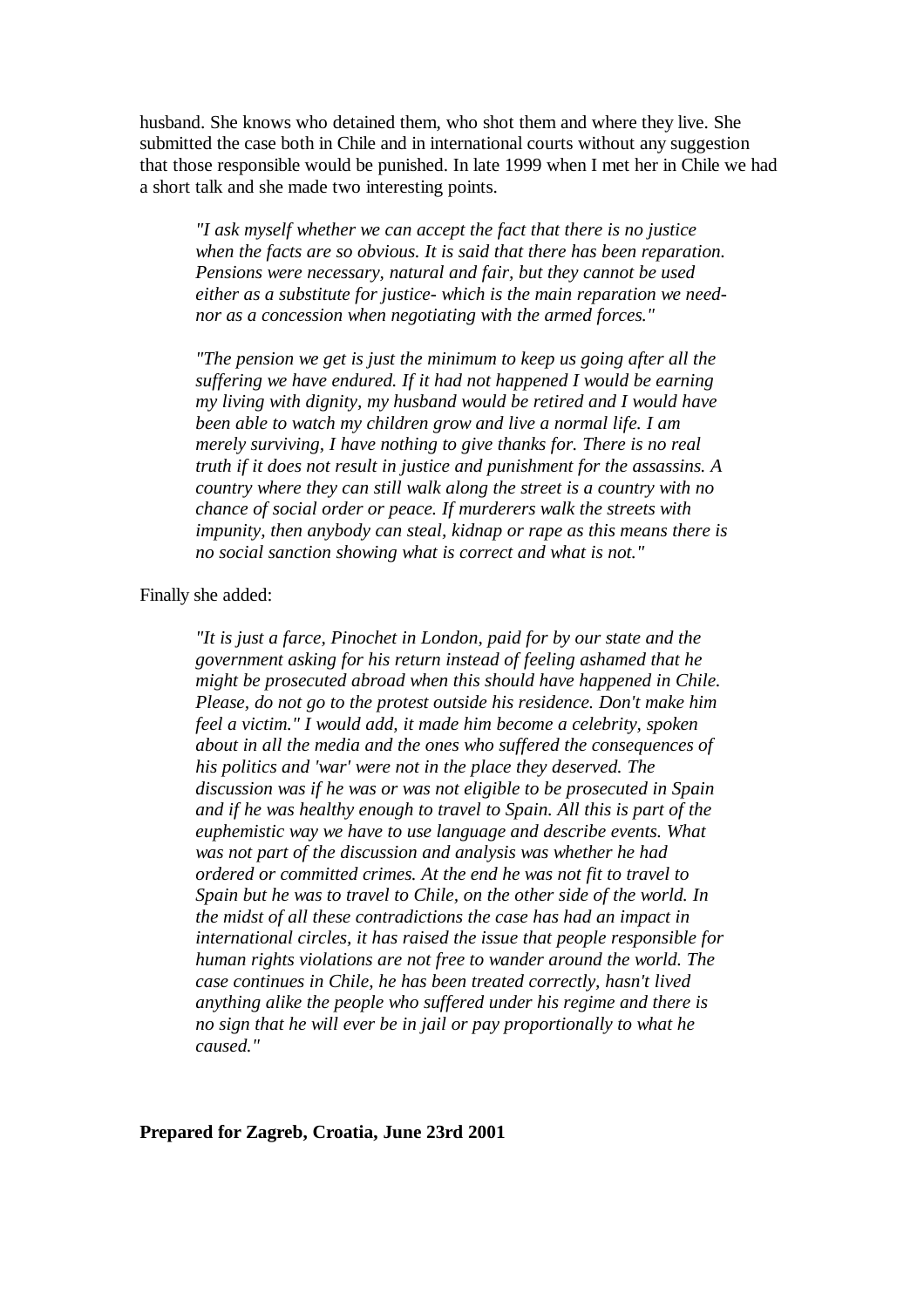# **Highpoints of Truth Commissions**

They are capable of contributing to **acknowledgement** of two substantial issues

- the institutional setting up of the country in which they are set up can not deal with the issues concerning human rights violations, so they have to create a body, separate of them, to tackle this concern.
- the existence of a commission and the outcoming report brings about a public acknowledgement of what has been known all along by victims and perpetrators, and which has been ignored or denied by a big part of society
- 1. Whilst they are working they are set up to establish an accurate **record of a country's past**, clarify uncertain events and lift the lid of silence and denial of a painful period of history.
- 2. It is said that they respond to the needs and interests of victims. As you might know, much of their time and attention is focused on victims. **Story telling** becomes a very important and a substantial part of the task a commission has been requested. This as regards the input given by victims and also of perpetrators. But it would be naïve to think that it is so. Most of the times nor victims nor their organisations are consulted on how to set these commissions, less during their process, beyond being witnesses. What has happened to them is in the political agenda. It empowers the government in power and disempowers the previous one and the suffering becomes a 'negotiable' issue.
- 3. By uncovering what happened, a **PROCESS** of dealing with the past is triggered and it becomes essential that grassroot groups as well as NGOS and state institutions deal with it so as to project it into the future and help in the task of prevention of future violations.
- 4. The actual stating of facts avoids the extended use of **euphemisms**, so a **crime** becomes a crime and not an abuse, torture is torture and not inadequate and unnecessary use of force, etc.
- 5. The existence of the commission and its subsequent report makes the topic which was previously a topic of victims versus perpetrators, a **topic of society as a whole**. The ones who do not belong to any of the 2 named ones, have to take part of the discussion and take responsibility for what they ignored and did not do.
- 6. During and after this process there is a strong need of **rebuilding the social net** and here active dialog and participation of individuals and social actors becomes relevant.
- 7. In the context of what is happening all over the world, the setting up of these commissions after a war or dictatorship, becomes **a matter of aesthetics**, it looks right to set them up and give them the importance they have in the context of a country as well as internationally.
- 8. In the field of **moral behaviour**, they challenge the need of determining **what is and what is not negotiable** and balance, as far as possible, the ethical dilemmas versus the political constrictions.
- 9. A few commissions have contributed to **justice and accountability**. Others have put forward the need to link them with processes of justice, which is a basic demand of the victims.
- 10. The commissions are supposed **to make recommendations** to overcome the problems of the past. Amongst them: design a reparation program, propose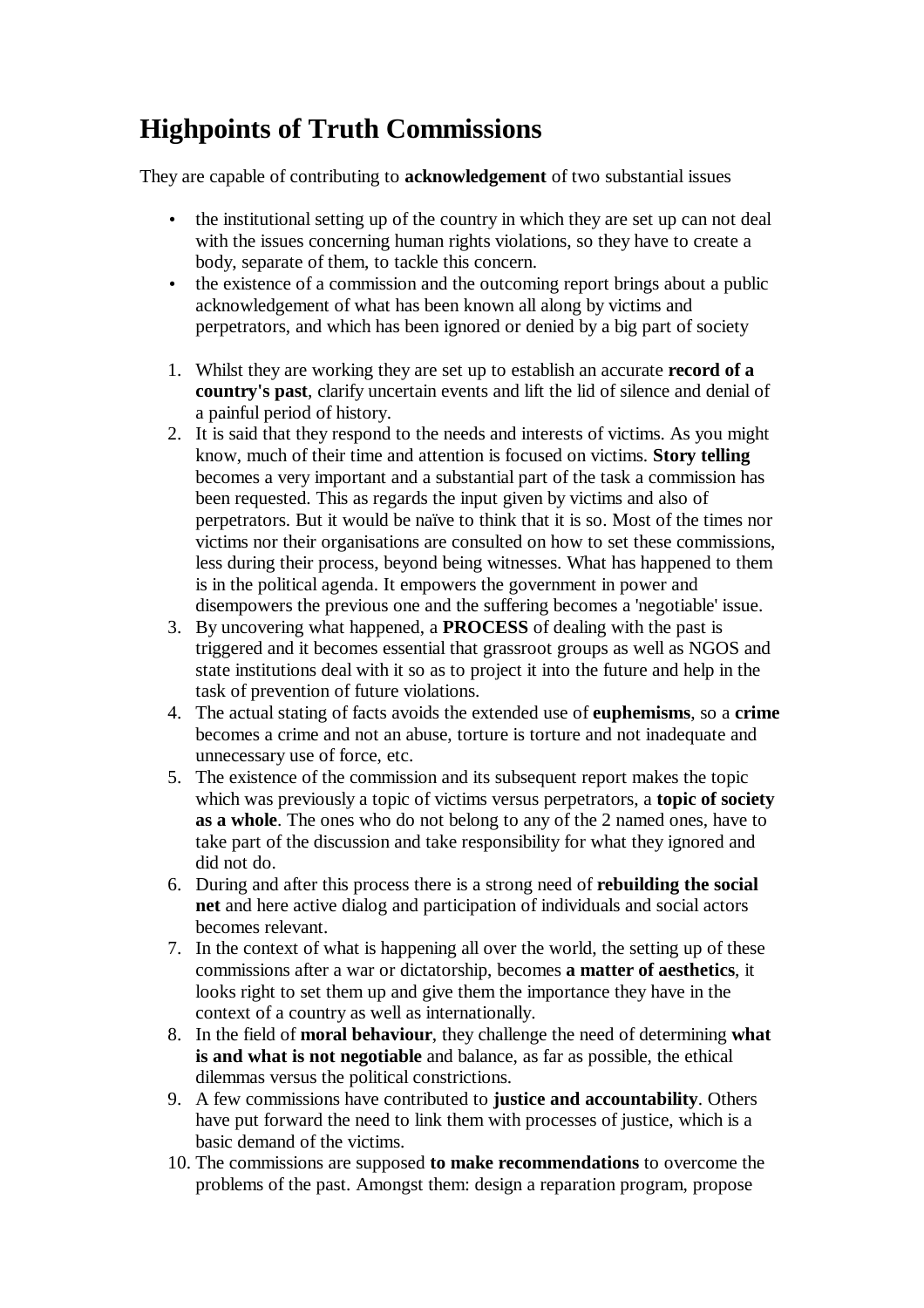programs regarding prevention of future abuses, describe the circumstances that made events happen, etc.

- 11. They are very well positioned to **outline institutional responsibility and recommend reforms**, that means they have an evaluative and prescriptive task as they can base their conclusions and recommendations on a close study of the record, while standing as and independents institution separate from the systems under review.
- 12. In many cases they have been thought capable of promoting reconciliation and reduce tensions resulting from past violence.
- 13. They have contributed to give victims, survivors and society as a whole, the right to truth, as confirmed in international law.

**Prepared for Croatia by Roberta Bacic (WRI) Saturday 23rd June 2001, and updated 3rd July 2001** 

# **Response and Discussion**

## **Paul Oestreicher**

I want to commend to you Andrew Rigby's new book Justice and Reconciliation after the Violence and share with you some of its contents. Rigby challenges the notion that 'peace' and 'justice' go together. He points out that achieving one must often be done at the expense of the other. He gives due consideration to personal and psychological factors as well as to political ones. He considers how people who have been involved in violence can achieve a state where they can live together in harmony. This is a complex process, with no short cut to solving sin - and, indeed, Christians should not be surprised that this is so. It is not possible to create systems of forgiveness, since forgiveness is a very personal thing, but it is possible to create a climate in which forgiveness can be achieved. The book takes various countries as case studies. The chapter on Spain is entitled 'Amnesty and Amnesia', which exactly describes what happened there in the post-Franco period. The chapter on South America argues that peace and justice have been achieved 'up to a point', but that this is better than nothing. The Russians have made no attempt to tackle the legacy of Stalinism. When you read Rigby's book you might even come to the conclusion that they are wise not to do so, since there is hardly a family in Russia which does not contain both victims and perpetrators. You might of course come to the opposite conclusion; and this just illustrates the complexity of the situation. One way forward, which is possible only for a few, like Nelson Mandela, is to pray for your torturers and forgive them, and then to go one step further and work with them for the achievement of peace and justice.

## **Discussion**

In discussion the question arose as to whether it would be a good idea to set up a Truth Commission to tackle the Jewish-Palestinian problem. Roberta pointed out that Truth Commissions have to be set up on the initiative of the involved parties. Paul